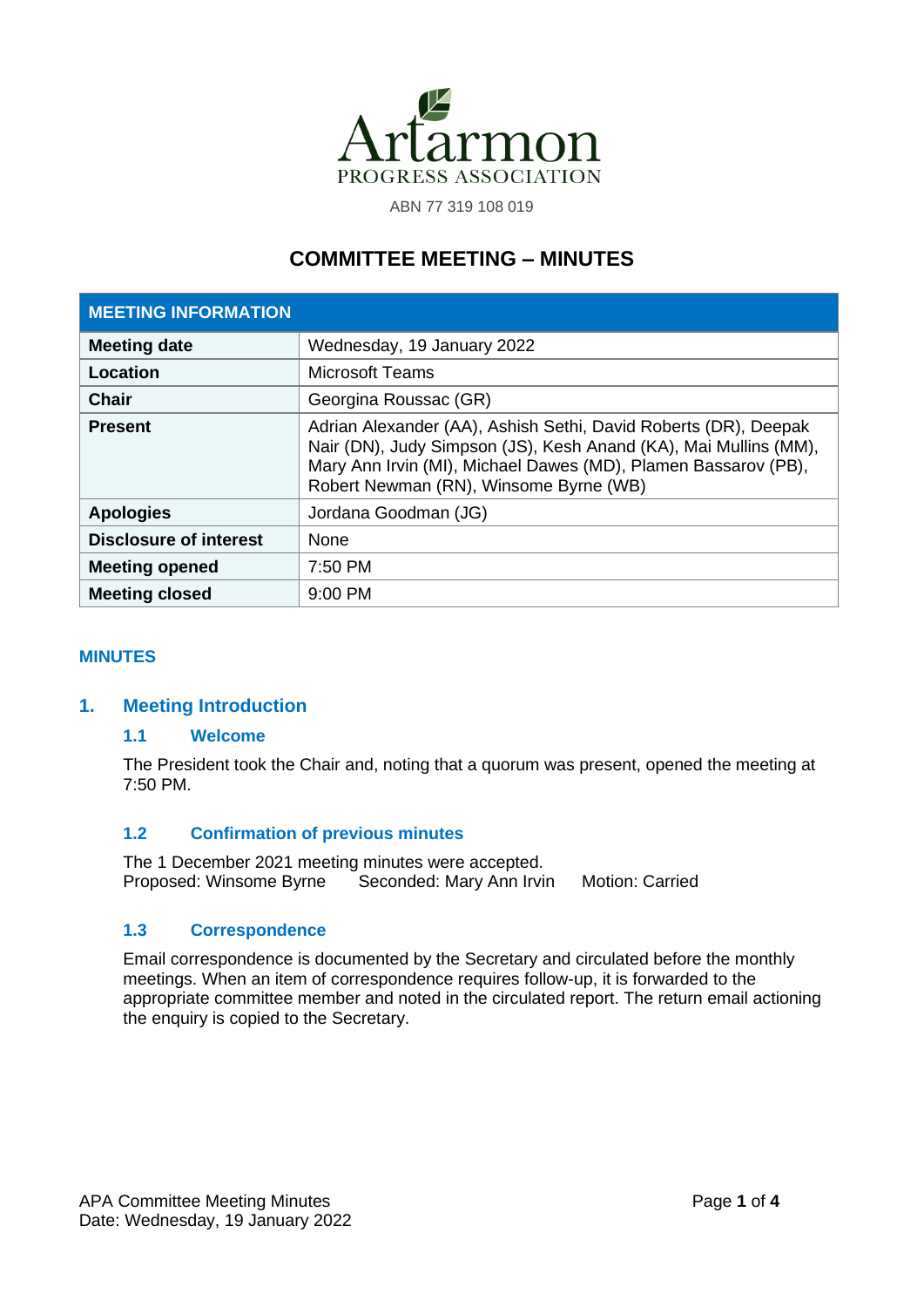### **2. Election of 2022 office bearers and committee positions**

| #              | <b>APA Executive Committee position</b>        | <b>Name</b>                                           |
|----------------|------------------------------------------------|-------------------------------------------------------|
| 1              | President                                      | Ashish Sethi                                          |
| $\overline{2}$ | <b>Vice President</b>                          | <b>Michael Dawes</b>                                  |
| 3              | <b>Treasurer</b>                               | Adrian Alexander by Special<br>Resolution in Feb 2022 |
| $\overline{4}$ | <b>Public Officer</b>                          | Adrian Alexander by Special<br>Resolution in Feb 2022 |
| 5              | Secretary                                      | <b>Mai Mullins</b>                                    |
| 6              | Membership                                     | Jordana Goodman                                       |
| $\overline{7}$ | Development Applications & Council Liaison     | <b>Plamen Bassarov</b>                                |
| 8              | Traffic & Parking                              | Kesh Anand                                            |
| 9              | Federation of Willoughby Progress Associations | Ashish Sethi                                          |
|                | Representatives                                | Judy Simpson                                          |
|                |                                                | MaryAnn Irvin                                         |
| 10             | Heritage & History Project Coordinator         | <b>Adrian Alexander</b>                               |
| 11             | <b>WCC Heritage Committee Representative</b>   | Adrian Alexander                                      |
| 12             | Website Manager                                | <b>TBC - Pending ad in next Gazette</b>               |
| 13             | <b>Email Manager</b>                           | <b>Mai Mullins</b>                                    |
| 14             | APA exec committee member (no position)        | MaryAnn Irvin                                         |
| 15             | APA exec committee member (no position)        | <b>David Roberts</b>                                  |
| 16             | APA exec committee member (no position)        | <b>Judy Simpson</b>                                   |
| 17             | APA exec committee member (no position)        | Winsome Byrne                                         |
| 18             | APA exec committee member (no position)        | Deepak Nair                                           |

| #              | <b>APA Gazette Sub-committee</b> | <b>Name</b>                             |
|----------------|----------------------------------|-----------------------------------------|
|                | <b>Gazette Editor</b>            | Winsome Byrne                           |
| $\overline{2}$ | <b>Gazette Advertising</b>       | <b>TBC - Pending ad in next Gazette</b> |
| 3              | <b>Gazette Coordinator</b>       | <b>David Roberts</b>                    |
| 4              | <b>Gazette Publisher</b>         | Ashish Sethi                            |
| 5              | <b>Gazette Distribution</b>      | <b>Judy Simpson</b>                     |
| 6              | <b>Gazette Treasurer</b>         | Adrian Alexander                        |

### **3. Artarmon Gazette**

#### **3.1 Gazette update and March edition**

- WB advises some very good stories were submitted for the March Artarmon Gazette edition.
- DR suggested it would be a good idea to have the new President write the "A note from the President" section
- Action: AS will draft the President's message (400 words) due in 2 weeks' time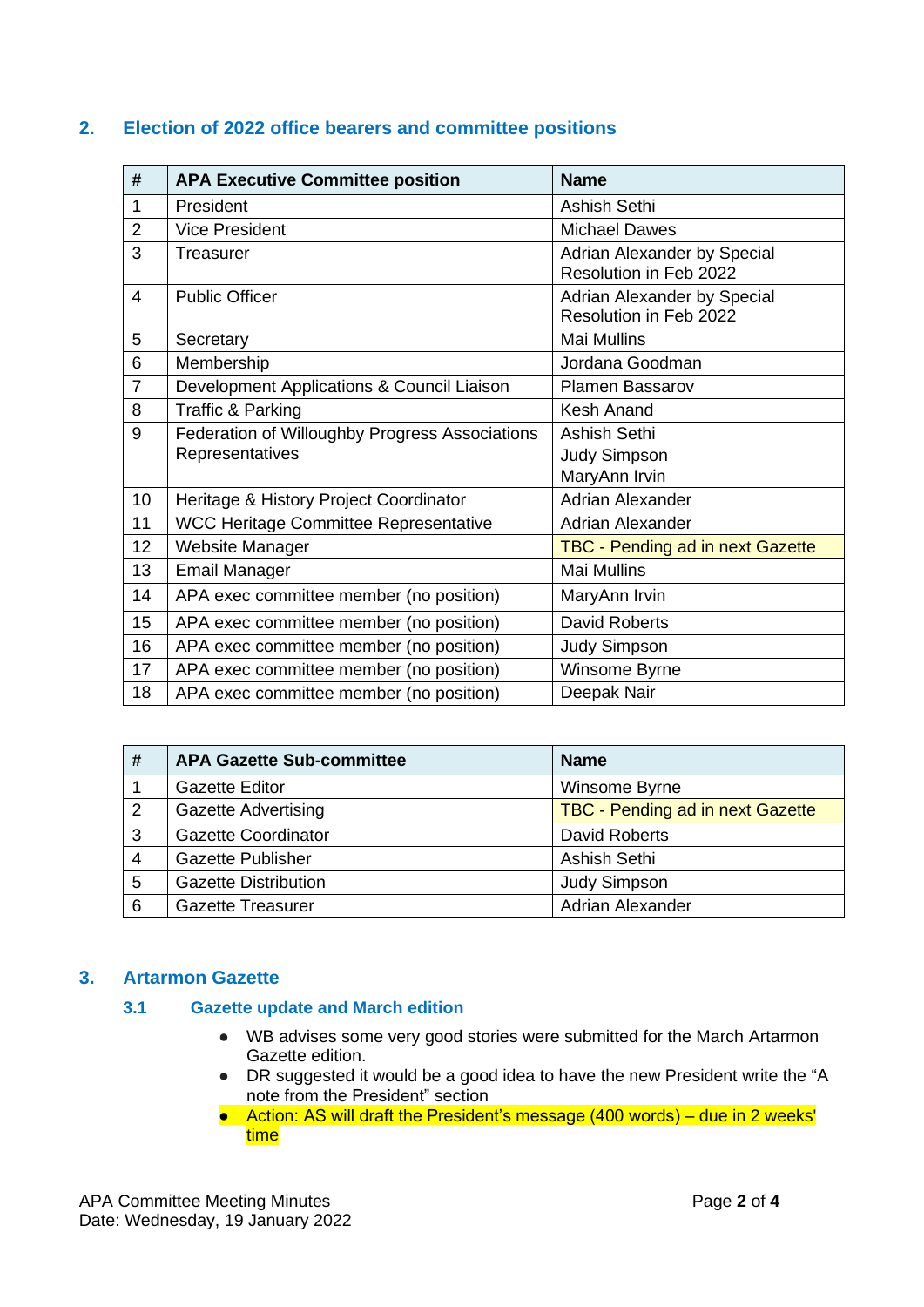### **4. Any other business**

#### **4.1 Change in banking arrangements – endorsement of proposal to change institutions**

At prior meetings it was discussed that in view of the closing of the Commonwealth Bank in Artarmon and the current inability to do dual signature transactions through that bank's internet banking that consideration be given to changing banks.

The Treasurer proposed that he be authorised to investigate alternative banking arrangements.

#### **Proposed: Adrian Alexander Seconded: Winsome Byrne Motion: Carried**

**Resolved:** that the Treasurer be authorised to investigate alternative banking arrangement to the Commonwealth Bank; in the meantime **Authorised Signatories at the Commonwealth Bank are to be changed to any two of:**

| President: | Ashish Sethi     |
|------------|------------------|
| Secretary: | Mai Mullins      |
| Treasurer: | Adrian Alexander |

#### **4.2 Council's proposal to ban the right turn from Mowbray Rd into Hampden Rd during peak hours**

- MD shared the proposal and walked the committee through the proposed ban on the right turn. The committee discussed impacts with diverting through alternative streets to access Artarmon.
- Action: Publish story in Gazette and review feedback

#### **4.3 Wilkes Ave Grand Opening proposal**

● To be carried over to the next meeting.

#### **5. Open Forum**

#### **1.1 Recent Planning Alerts**

- The committee discussed the recent planning alerts, particularly 105 Artarmon Road.
- Action: for PB to review and circulate draft submission to APA for input before the submission is lodged behalf of the APA.

#### **Invitation to all councillors to APA meetings**

- The APA discussed inviting all new WCC councillors to APA meetings, and possibly giving a standing agenda item to Councillors at the beginning or end of the meeting.
- Action: MM to extend invitations to Councillors Nic Wright and Anna Greco (Georgie Roussac already invited).

#### **Meeting with Tim James, candidate for Willoughby seat**